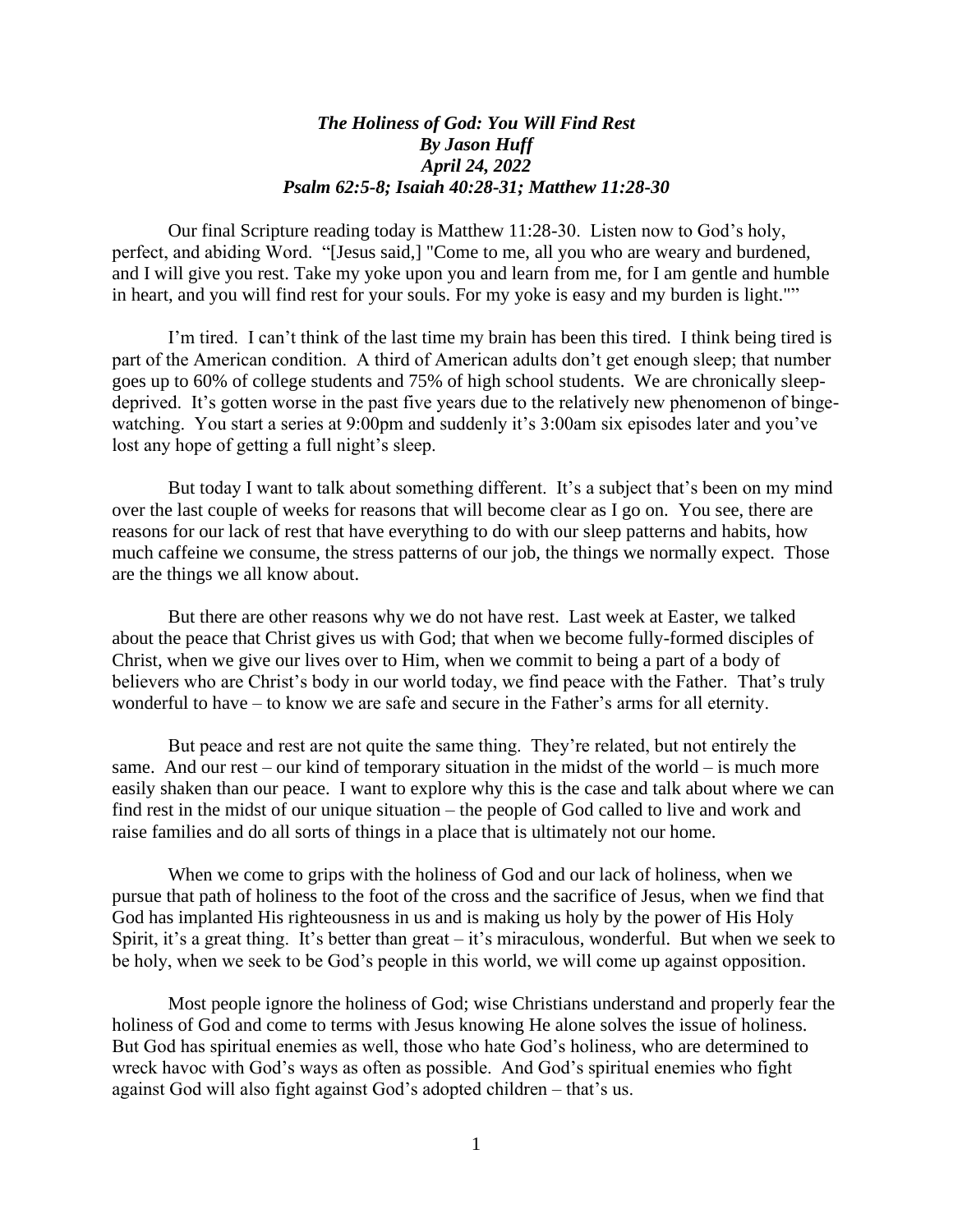The main spiritual enemy of God is Satan, which means "the accuser." From the beginning, Satan has set up schemes by which he can then accuse people of failing to follow God properly. Adam, our representative, failed when Satan took the form of the serpent to test him. Job went through his trials due to Satan's attempt to get him to deny God. We see the same thing when Jesus goes out into the wilderness to fast and pray – Satan tempts Him at His weakest moment. But where Adam failed, Jesus repeatedly foils the devil's schemes and passes the test.

Satan is a spiritual being, but he is not God's equal. He is a fallen angel that led a rebellion against God, wanting to usurp God's authority. That foolish plan led to Satan's banishment with his followers. Those creatures, which we call demons, have our worst interests at heart. They already stand condemned, but with their limited power they wage war against God and God's Kingdom and God's plan. Satan cannot be everywhere at once like God can be. He is merely the leader of our enemies; when we refer to the schemes of the devil, they're mostly carried out by demons. They play a role in how events in our world play out. However, there are far more angels than demons. With God's might, they don't stand a chance.

I lay this groundwork for us to realize why our spiritual rest is so important and why it can be hard to come by. The devil has already lost his battle against God. Jesus' coming means his doom is assured. But in the meantime, before God puts an end to all unrighteousness, the enemy will attempt to bring about their will rather than God's will. There are a few tricks they try on Christians – they first attempt to tempt us and then discredit our testimony. If they can't do that, they work to defame us, to discourage us, to disenfranchise us from our local community of faith, and when all else fails, to disrupt our rest, both physical and spiritual, to fill us with dread and worry. All of those are "de" and "dis" words – they never build up, only tear down.

This shouldn't surprise us because the Bible warns us about it. 1 Peter 5:8-9 says, "Be self-controlled and alert. Your enemy the devil prowls around like a roaring lion looking for someone to devour. Resist him, standing firm in the faith, because you know that your brothers throughout the world are undergoing the same kind of sufferings." Ephesians 4:26-27 says, ""In your anger do not sin": Do not let the sun go down while you are still angry, and do not give the devil a foothold." In multiple parables, Jesus speaks of the devil as one who sows bad seed to destroy God's harvest and one who steals the good seed so it might not take root. He is a threat – not one that can steal our salvation, but one who can steal our joy, our message, and our rest.

God's people in Scripture dealt with this exhaustion from the enemy. David was on the run for years from King Saul, even though they both knew David was his legitimate successor chosen by God. It wore him out. When David committed a sin against the Lord and was given a choice of what the repercussions would be, he chose a plague rather than to go on the run again. Many of David's psalms are his pleadings with God to give him rest from his enemies.

Later in Israel's history, the prophet Elijah becomes a marked man after a massive victory over the prophets of Baal. Condemned to death, Elijah fled into the wilderness where he told God in his exhaustion, "Take my life." What did God do? He sends Elijah an angel who ministers to him, who makes him a couple of meals between naps because, as the angel said, "This journey is too much for you." Later, God would pass by Elijah, reassuring Elijah that there was still a remnant of faithful Israelites left. God gave him rest when he was in desperate need.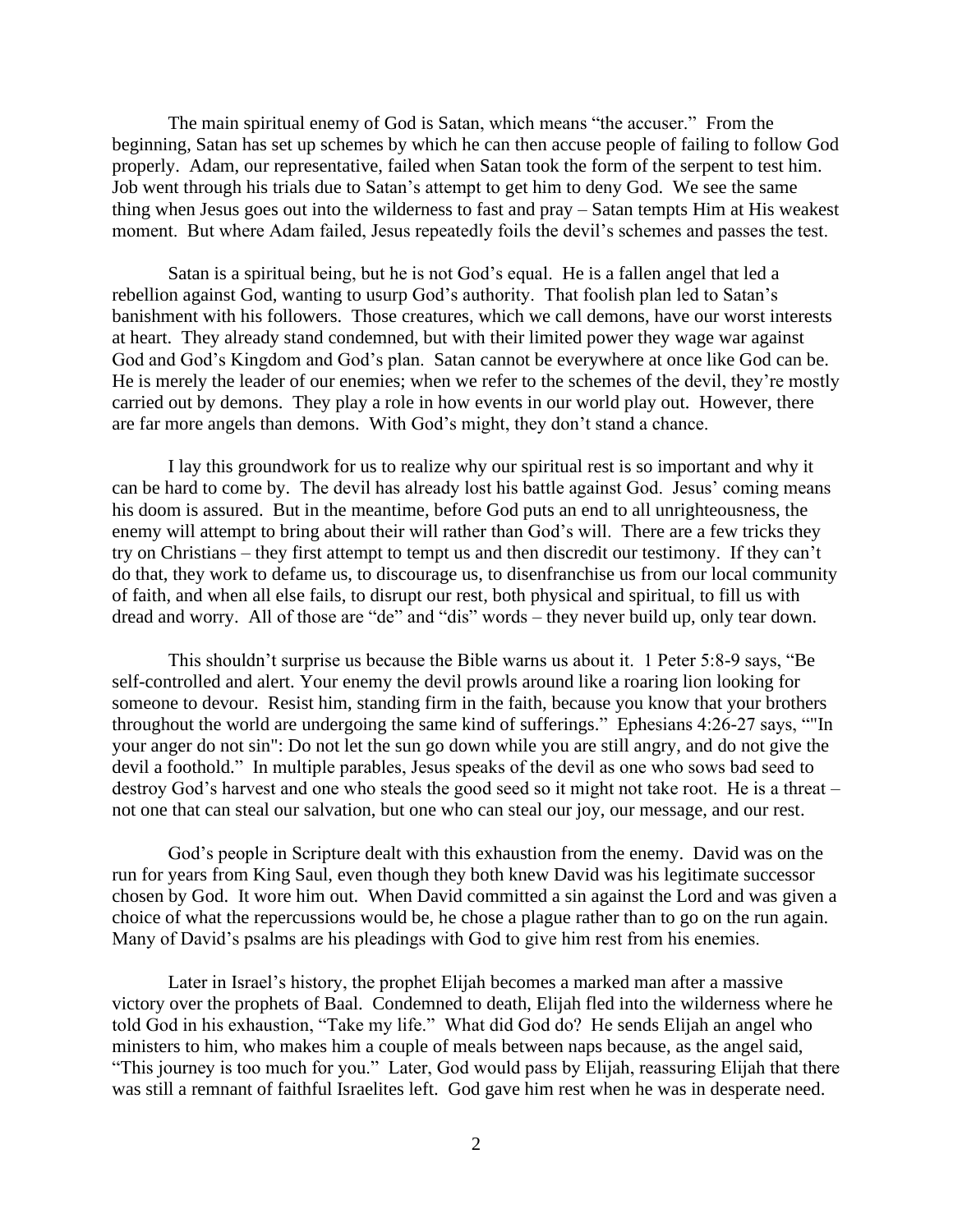Whether or not we believe in spiritual warfare makes no difference; it happens all around us whether we acknowledge it or not. The more aware we are of it, the more we can do to be prepared for it and recognize the attacks when they come.

Most of you here locally know that I work part-time for the church and part time for Compassion Pregnancy Center, where we provide free ultrasounds to mothers facing an unexpected pregnancy, and we provide resources for those moms, dads, and children up to two years of age. We have a support program that provides for moms through pre-school! We do all of it to help women understand that there are real choices available to them and to help them avoid the guilt and heartbreak of abortion. Our ministries are expanding, and all for the purpose not only for saving the lives of the unborn but helping their families to know Christ too.

Each year, we have a fundraising banquet in April. Over a third of our budget for the year comes from the banquet – and since we are 100% funded by donations, our donors are incredibly important. Each year, the banquet connects us to faithful friends and new potential donors. But what we've seen every year is just how much spiritual warfare is going on.

Every year, our executive director Sue has had to deal with a family crisis during banquet season. This year, she dealt with the loss of her mother-in-law on Palm Sunday. During this banquet season, I was diagnosed with a one centimeter kidney stone that they'll have to do surgery to break up...so I'll miss service a few weeks from now due to that. My mother also went back into the hospital with kidney stone issues. While I'm not at liberty to discuss every situation, I can tell you that other staff members at Compassion deal with honest-to-goodness spiritual warfare around the time of the banquet that cannot be explained any other way. It's too on-the-nose to be anything else.

And one of the biggest things it drains us of is our rest. Having the banquet fall the week after Easter, putting in a full work week for the center the last two weeks while having all our Holy Week stuff...wow, it's draining. And it's intense. Even after the banquet, I couldn't sleep well because I felt all the tension still in me from it.

But there are other signs that we are not alone in our spiritual warfare battle. Something amazing happened to both my boss Sue and myself yesterday. Our theme verse for this year's banquet was from Isaiah 40, one of the verses read this morning. Our theme for the banquet was "Renewed Strength." Our visual for the evening was a giant eagle, reminding us that those who wait on the Lord will renew their strength; they will soar on wings like eagles.

So yesterday, when I was setting up our tables at The Mirage Banquet Hall, out in the lobby by myself, a gigantic bird flew over the entryway and landed on the flat roof where cars drive in and drop off passengers before they park. It had the largest wingspan I've ever seen. Now at first I didn't tell anybody, because while I was amazed to see a single bird like this by itself right on 18 Mile Road, I also didn't want to be disillusioned. What if it was just a hawk? What if it was a buzzard instead? We occasionally get buzzards our house, it didn't look like one of those, but I didn't want it not to be an eagle. So I didn't mention it.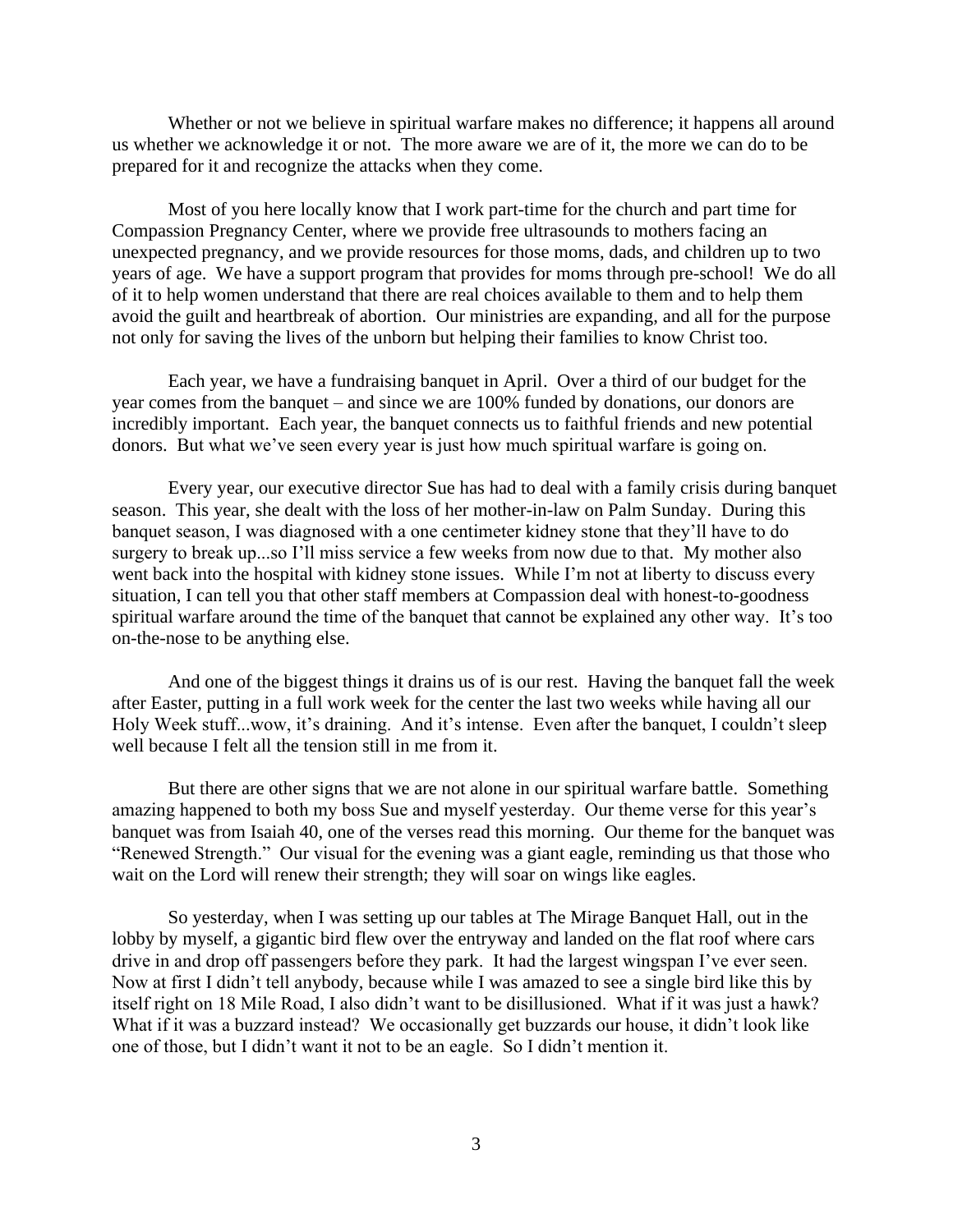Late that night, we finish the banquet, and all that's left are the four of us who were on the banquet committee talking. We're under that overhang, and I keep looking up. Finally I mention it to the rest of them. Don't know exactly what I saw, could have been a vulture, who knows, but I think I saw an eagle land on The Mirage today. Sue looked at me and laughed. And she said, "When I was getting ready today, I looked in a mirror, and I saw out in our backyard the biggest bird I've ever seen. I'm pretty sure that it was an eagle."

Now I can tell you this – The Mirage is on Garfield in the heart of Clinton Township. My boss lives way out in Casco. We saw the same thing miles and miles away from each other, both of us when were probably the most tired out we could be before pulling this banquet off. You can think I'm loony, but I've seen plenty of signs over the years that show me that God is in control and that He lets His people know that in the middle of it all, He is with them. We can find our rest in Him.

You don't have to be spearheading a major initiative for God's Kingdom to come under spiritual attack. Any faithful Christian living for the Kingdom and actively seeking to help people know Christ will come on the radar. I believe we've been under plenty of spiritual warfare at CrossWay. We've dealt with surprising and unforeseen illnesses that have been debilitating and dangerous. We've seen the enemy attempt to wear us down by moving us place to place. We've faced financial challenges. I know that, if you're like me, sometimes like right now you're just weary of it all. The Christian life can be difficult and wearying.

And yet, what we know is that Christ offers us His rest. God gave His rest to Elijah; He gave it to Israel when they were following Him; through Christ, He gives it to all of us who live as disciples. In the midst of painful trials, temptations, and discouragements that wear us down, we need the rest that Christ promises us. That's why I want to look at the verbs in our passage today. For all those who are burdened, Jesus gives these commands  $-1$ ) come to me, 2) take my yoke upon you and 3) learn from me. That's how we'll find rest. We'll finish today looking at these three commands.

First, maybe the simplest one, is come to me. This is the point at which we so often fail, and thus fail to find rest. Come to Jesus. While we might think this is a call to salvation, and it is, it's also to more than that. So often, even as believers, ten years, thirty years, fifty years, we forget to come to Jesus. We think we can do it on our own. We earn the money; we pay the bills; we think we can work it all out. The greatest tragedies in the Bible happen when otherwise godly people think they have to lend God a hand.

Even if we do find solutions "on our own," we'll not find rest. We'll find ourselves on that hamster wheel, on that treadmill of modern life, and we'll wind up exhausted and doing it over again day after day. The worries will not stop because we have no place to put them, and those worries are what destroy our rest. If we don't come to Jesus, there's no place for the worries to go. And if we are believers, forgetting to come to Jesus means the enemy has us right where he wants us – away from the source of our rest. We must come to Jesus. Lay down the stubborn pride, lay down the willful independent spirit, lay down the lie of worldly achievements and accomplishments and come to Jesus. Turn to Him; pray; set aside time to do the things He desires. And you'll find rest.